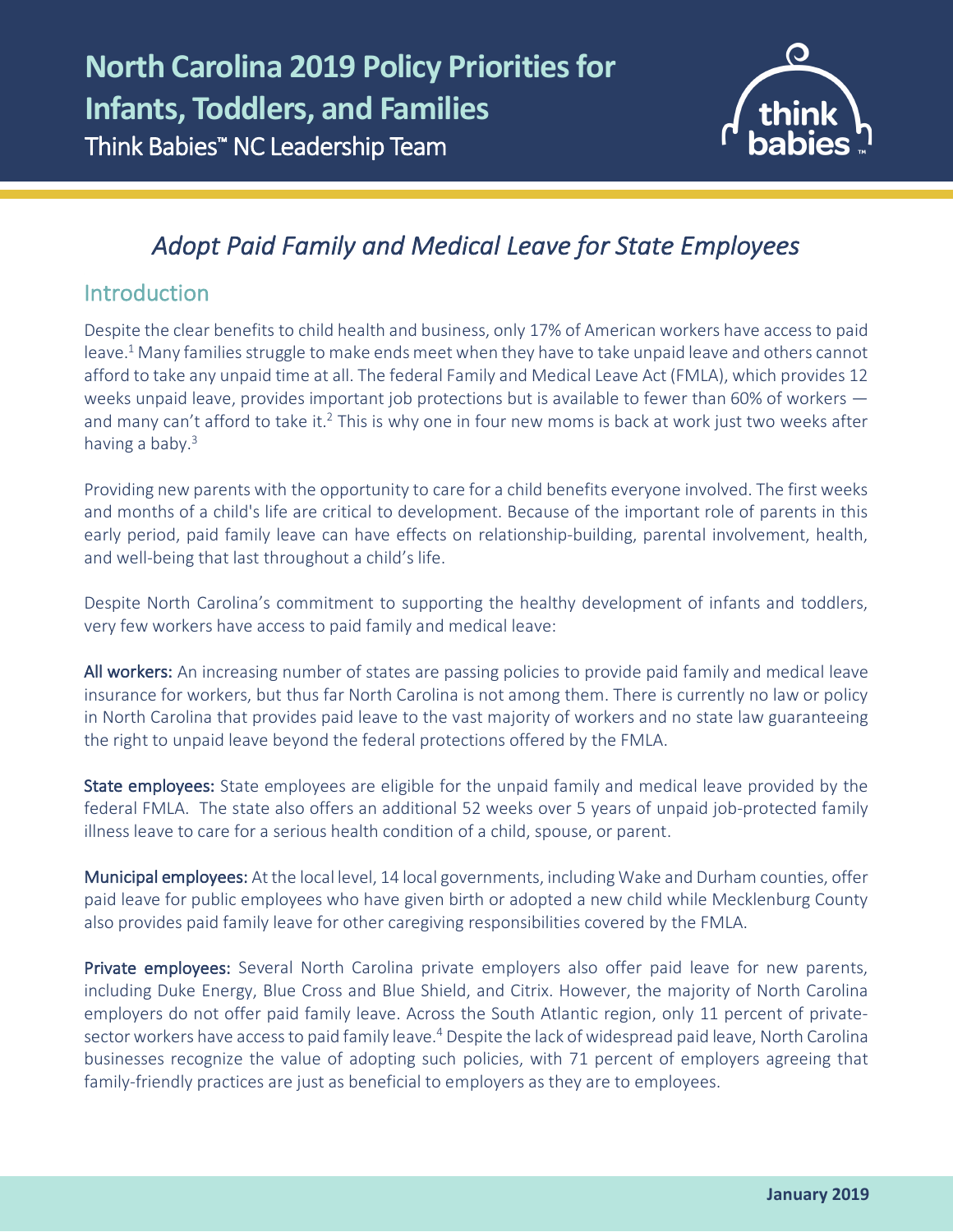# Why Is This Important to Do Now?

## Paid family and medical leave allows families time to bond, strengthening the relationship between parent and child.

Children's brain development is shaped through their experiences and relationships during the first few months and years of life. Research shows that caring, consistent relationships can help children mitigate the impacts of stress and develop the foundations of their ability to learn, exercise self-control, and establish positive relationships.<sup>5</sup> Having time to focus on the new addition to their family supports parents in becoming responsive caregivers, helping establish patterns that impact children's cognitive, social, and emotional development throughout their lives.<sup>6</sup>

### Paid leave supports stable care arrangements for new children, especially in the early weeks and months of life.

With 25% of mothers returning to work within two weeks of giving birth, parents can face challenges in identifying quality child care options, especially for the early weeks and months of life.<sup>7</sup> North Carolina is one of the states experiencing a shortage of licensed child care options for infants and toddlers<sup>8</sup> and child care subsidy waiting lists can stretch into the thousands, leaving too many parents faced with the choice of taking unpaid leave that they may not be able to afford and leaving their children in unstable child care situations.

#### Paid leave improves child health outcomes and prevents infant mortality.

Both medical research and the North Carolina Medical Examiner's office recognize paid leave as an effective approach to decreasing infant and child deaths. One study analyzing infant and child mortality found an increase of 10 full-time-equivalent weeks of paid leave was associated with a 10% reduction in the infant mortality rate and a 9% lower rate in child mortality.<sup>9</sup> This is especially significant in North Carolina where the infant mortality rate is 7.2 deaths per 1,000 live births, higher than the national average and with disproportionate impacts on babies of color.<sup>10</sup> Babies whose parents have access to paid leave are also more likely to attend well-child checks and receive all their necessary immunizations.<sup>11</sup>

#### Paid family and medical leave minimizes barriers to breastfeeding.

Four out of five U.S. mothers start out breastfeeding, but less than half are still breastfeeding at 6 months postpartum.12 Moms want to breastfeed, but the lack of paid family and medical leave is one of the barriers that keep many women from meeting their breastfeeding goals.<sup>13</sup> In addition, mothers of color disproportionately report experiencing greater barriers to breastfeeding compared to other groups, contributing to increased health disparities.14 With paid family and medical leave, babies are three times more likely to start breastfeeding and two times more likely to still be breastfeeding at 6 months. Breastfeeding can help decrease infant mortality and childhood disease, helps a mother's health and healing following childbirth,<sup>15</sup> and recent studies have shown if mothers could meet medical recommendations for breastfeeding it would save the US economy nearly \$13 billion per year in pediatric health costs and premature deaths.<sup>16</sup>

#### Paid leave facilitates the early detection of developmental delays.

Paid leave allows for detection of potential developmental delays at a time when problems can be most effectively addressed through intervention. Adequate time with parents is especially crucial for infants considered at high risk for a variety of developmental difficulties, such as babies born preterm or with illnesses, birth defects, or low birth weight. $17$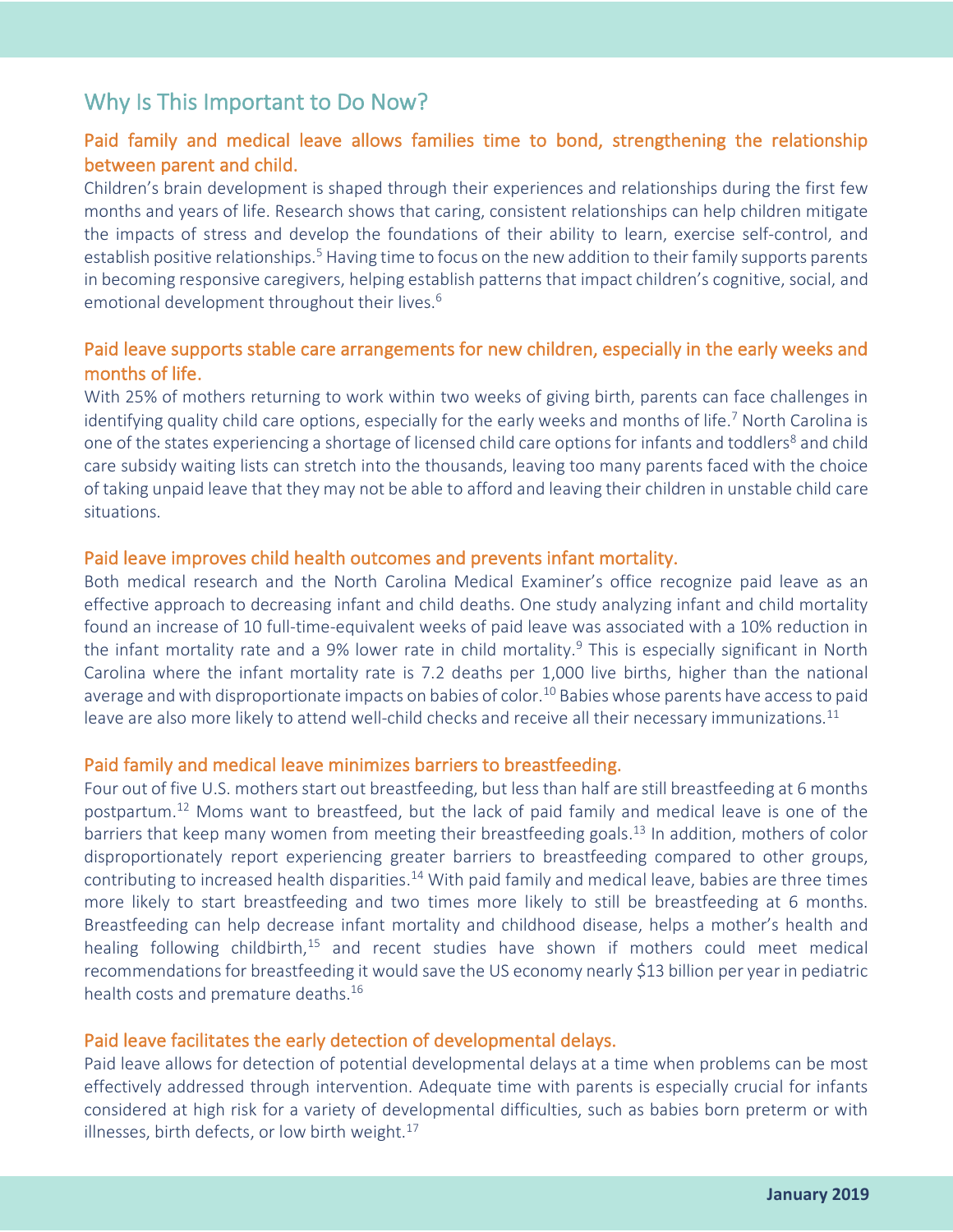### Paid leave decreases rates of child abuse and maltreatment.

Research suggests that paid leave may also help prevent child maltreatment, perhaps by reducing risk factors such as parental stress and depression.<sup>18</sup> The Center for Disease Control's National Center for Injury Prevention and Control recommends paid leave as a strategy for child abuse prevention, citing the increase in frequency and duration of breastfeeding,  $19$  which is potentially protective against child abuse and neglect according to research.<sup>20</sup> In addition, it notes that mothers who delay returning to work after giving birth experience fewer depressive symptoms than those who return to work earlier which may have an impact on child abuse and neglect.<sup>21</sup> Finally, paid family leave is also significantly associated with reductions in hospitalizations for abusive head trauma.<sup>22</sup>

#### Paid family and medical leave increases fathers' involvement in child care.

Paid leave for fathers has been shown to increase father's involvement in that child's direct care nine months after birth, a more equitable division of parental responsibilities, and greater comfort and confidence among fathers in their co-parenting skills. Involved fathers also promote educational attainment and emotional stability. In addition, paid leave for fathers may also increase women's labor force participation by promoting men's involvement at home, making it easier for women to return to the workforce and impacting income, family economic security, and retirement over the course of the woman's life.23

#### Paid leave is endorsed by leading medical organizations.

Leading medical organizations including the American Academy of Pediatrics, the Society for Maternal-Fetal Medicine, the American College of Obstetricians and Gynecologists, the Academy of Breastfeeding Medicines, and the Center for Disease Control all endorse paid leave as a proven strategy to improve the health and well-being of children and families.

• • •